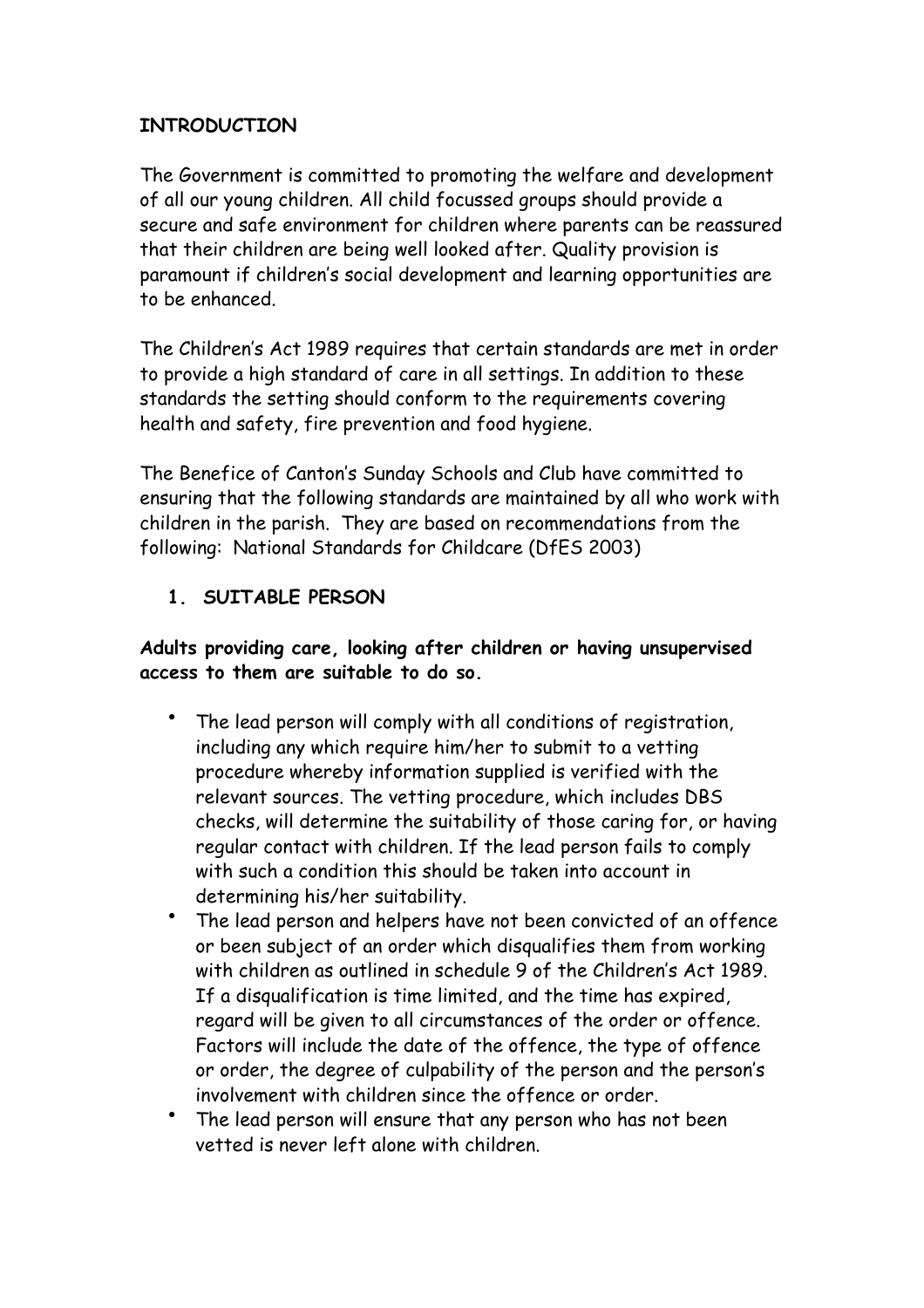- The lead person should have at least 2 year's experience of working in a formal setting with children.
- All adults will complete the Church in Wales application for working with children and young people. References will be sought.
- All helpers will be both mentally and physically able to care for children.
- All helpers will have the appropriate experience, skills and ability to perform their role.



#### **2. ORGANISATION**

**The lead person meets required adult:child ratios, ensures that training requirements are met and organises space and resources to meet the children's needs effectively.** 

- The lead person demonstrates that helpers are deployed effectively within the premises to ensure the safety, welfare and development of children.
- There is a named deputy who can take charge in the absence of the lead person.
- Children will be placed in a core group according to age. Groups will not exceed 26 children. Movement of children and helpers between groups during the session may be encouraged if it will provide a richer experience for the children.
- The lead person develops and reviews an operational plan with the rector which is made available to the PCC and to parents. The aim of this plan is to allow the lead person flexibility in organising the provision according to available resources. It will outline how helpers will be deployed, how and what activities will be provided and how training needs of helpers will be addressed.
- The lead person will ensure that all helpers have induction training which includes health and safety and child protection policy and procedures.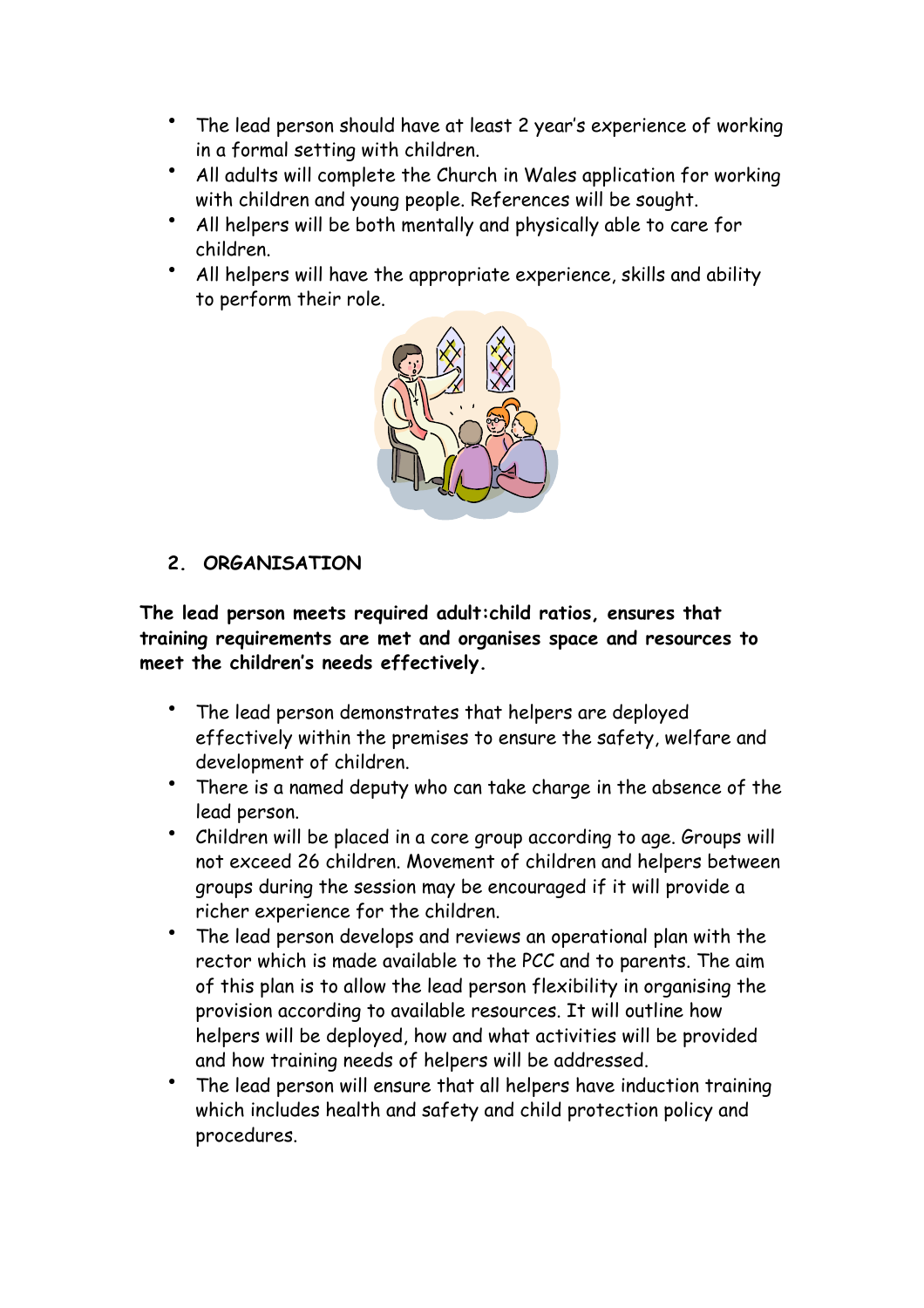- All helpers under 17 years old will not be included in the adult: child ratio.
- The lead person will ensure that details of helpers containing names, addresses and training information, are held.
- The minimum adult:child ratio will be 1:8 children aged 3 7; 1:10 children over 7.
- There will be a minimum of 2 adults on duty.
- The lead person will ensure that suitable contingency arrangements are in place to cover emergencies and unexpected adult absences.
- There will be a system for registering children on a sessional basis. The name, address, DOB and telephone number of each child on the premises will be recorded.

# **3. CARE, LEARNING AND PLAY**

**The lead person meets children's individual needs and promotes their welfare. Activities and play opportunities are provided to develop children's spiritual, emotional, physical, social and intellectual capabilities.** 

- The lead person and helpers will encourage children to be confident, independent and to develop their self esteem.
- The lead person will provide activities, play opportunities and first hand experiences to allow children to build on their natural curiosity as learners.
- The lead person will ensure that all helpers show children how to know what is right and wrong.
- The lead person will encourage the building of positive relationships with children and their parents to facilitate a good understanding of individual needs.
- Al adults will listen to and value what children say; they will talk with them about what they are doing and have high expectations of what they can achieve.
- The lead person will observe what the children do and use this to inform future planning for Sunday School.
- The lead person will organise resources so that they are readily accessible to children and helpers.
- The lead person will provide an opportunity to be active and a time for reflection.

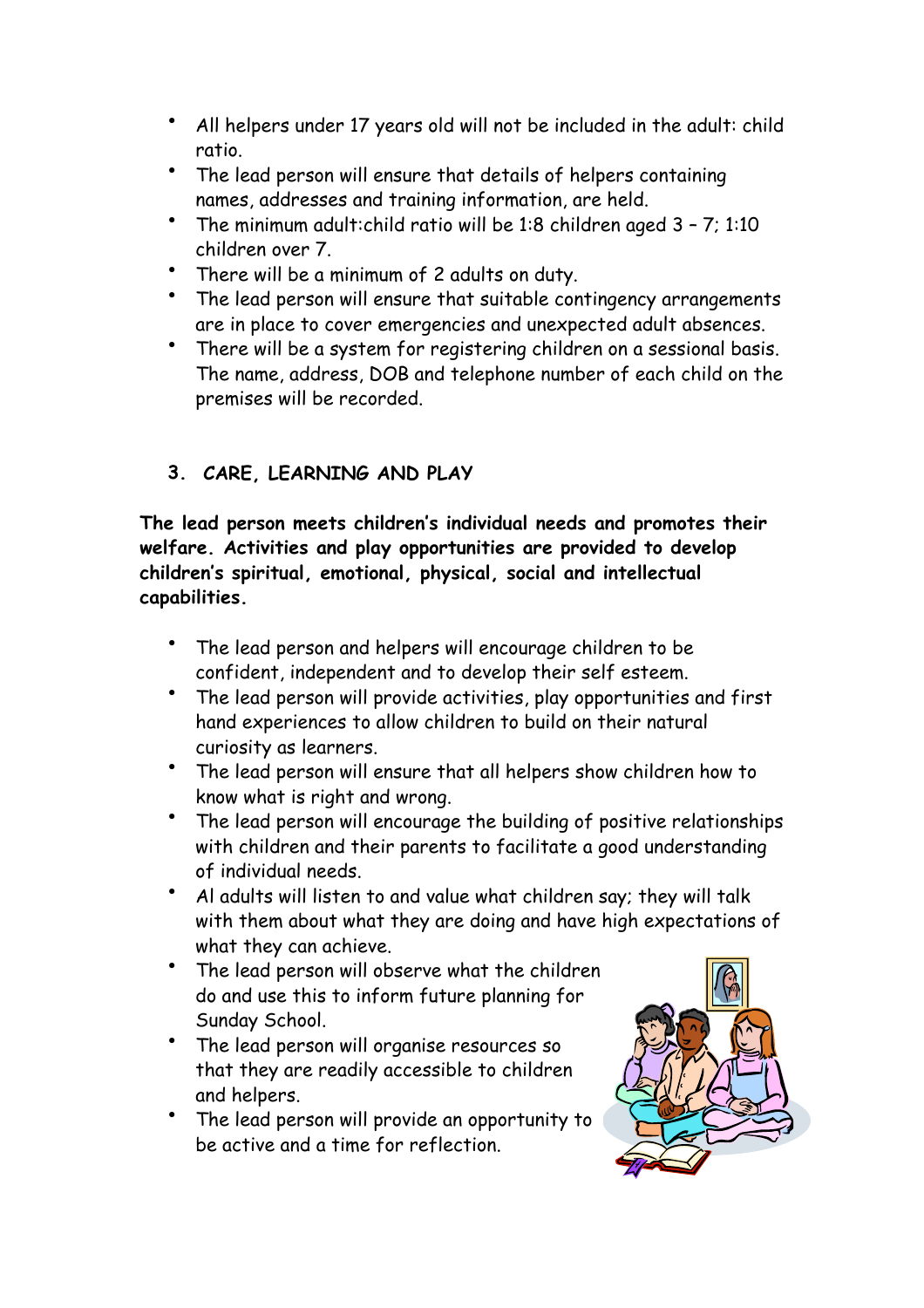#### **4. PHYSICAL ENVIRONMENT**

**The premises are safe, secure and suitable for their purpose. It provides adequate space in an appropriate location, is welcoming to children and offers access to the necessary facilities for a range of activities which promote their development.** 

- The premises will be welcoming and friendly to children and parents.
- The premises are clean, well lit, adequately ventilated and maintained in a state of suitable repair and decoration.
- The premises will be for the sole use of Sunday School during the hours of operation.
- There is access to a telephone on the premises.
- Rooms will be maintained at an adequate temperature.
- There is adequate storage space for equipment.
- The minimum space per child will be 2.3 sq mtrs for  $3 7$  year olds. Provision will ensure that appropriate furniture be available. Separate areas are identified for different activities, including a quiet area where children can go to work undisturbed.
- Outdoor space is safe, secure and well maintained.
- There will be 1 toilet and 1 hand basin with hot and cold water available for every 10 children.
- Any food preparation will conform to health and safety regulations, in an area that is adequately equipped. Children will not have access to this area unless it is a supervised activity.



#### **5. EQUIPMENT**

**Furniture, equipment and toys are provided which are appropriate for their purpose and help to create an accessible and stimulating environment. They are of suitable design and condition, well maintained and conform to safety standards.** 

The lead person will ensure that sufficient and suitable materials are available to provide stimulating activities for the children in all areas of development and learning. These will be age and special needs appropriate.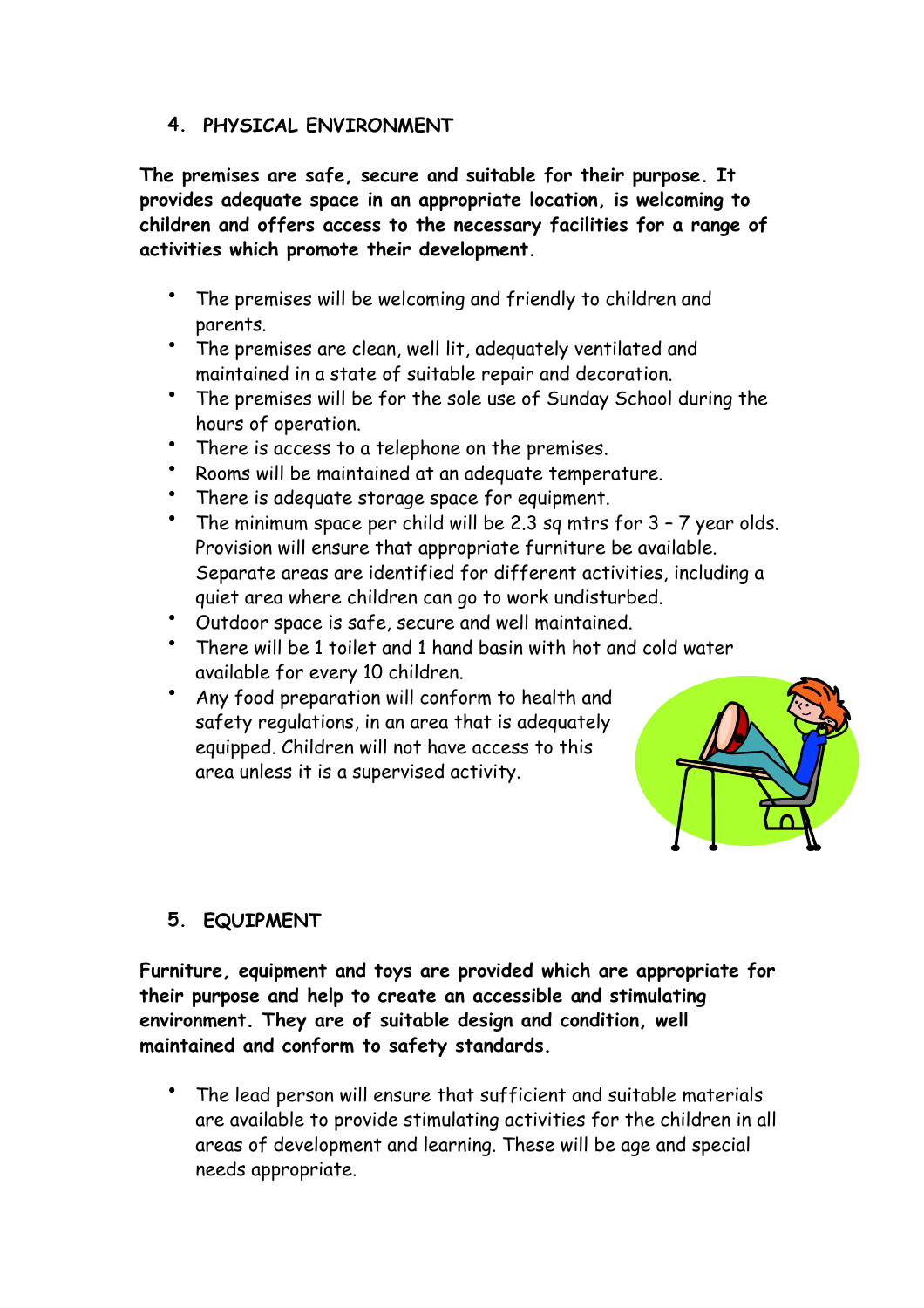• Furniture and equipment on the premises will be in good repair and conform to BS EN safety standards (Toys Safety Regulations 2005) where applicable. If using public playgrounds the lead person will ensure that faulty equipment is avoided.



There will be sufficient numbers of child sized chairs and tables to allow flexible arrangements for groupings during activities.

# **6. SAFETY**

## **The lead person takes positive steps to promote safety within the setting and on outings and ensures proper precautions are taken to prevent accidents.**

- The lead person will take reasonable steps to ensure that the hazards to children on the premises are minimised and comply with health and safety regulations. Helpers are to be trained to have an understanding of H&S requirements for the setting.
- The lead person will conduct a risk assessment, with the H&S officer, of the premises and this will be reviewed if there is significant change. An action plan with timescales will identify action to be taken.
- Gas, electricity and other appliances conform to safety requirements and do not pose a hazard to children.
- The premises are secure and children will not be able to leave unsupervised. The lead person will have an effective system for managing access to the premises.
- Children will be supervised at all times. In the event of child being lost or not collected there will be a clearly defined procedure to follow.
- Children will be given access to outside with adequate supervision and protection from hazards.
- Drains, ponds and natural water will be made safe or inaccessible to children.
- Hazardous indoor and outdoor plants will be made inaccessible to children.
- There is a clearly defined procedure for emergency evacuation of the building. The rector will comply with recommendations made by the Fire Safety Officer and a fire log book will be kept.
- Fire doors will not be obstructed and fire exits clearly identifiable and easily opened from inside.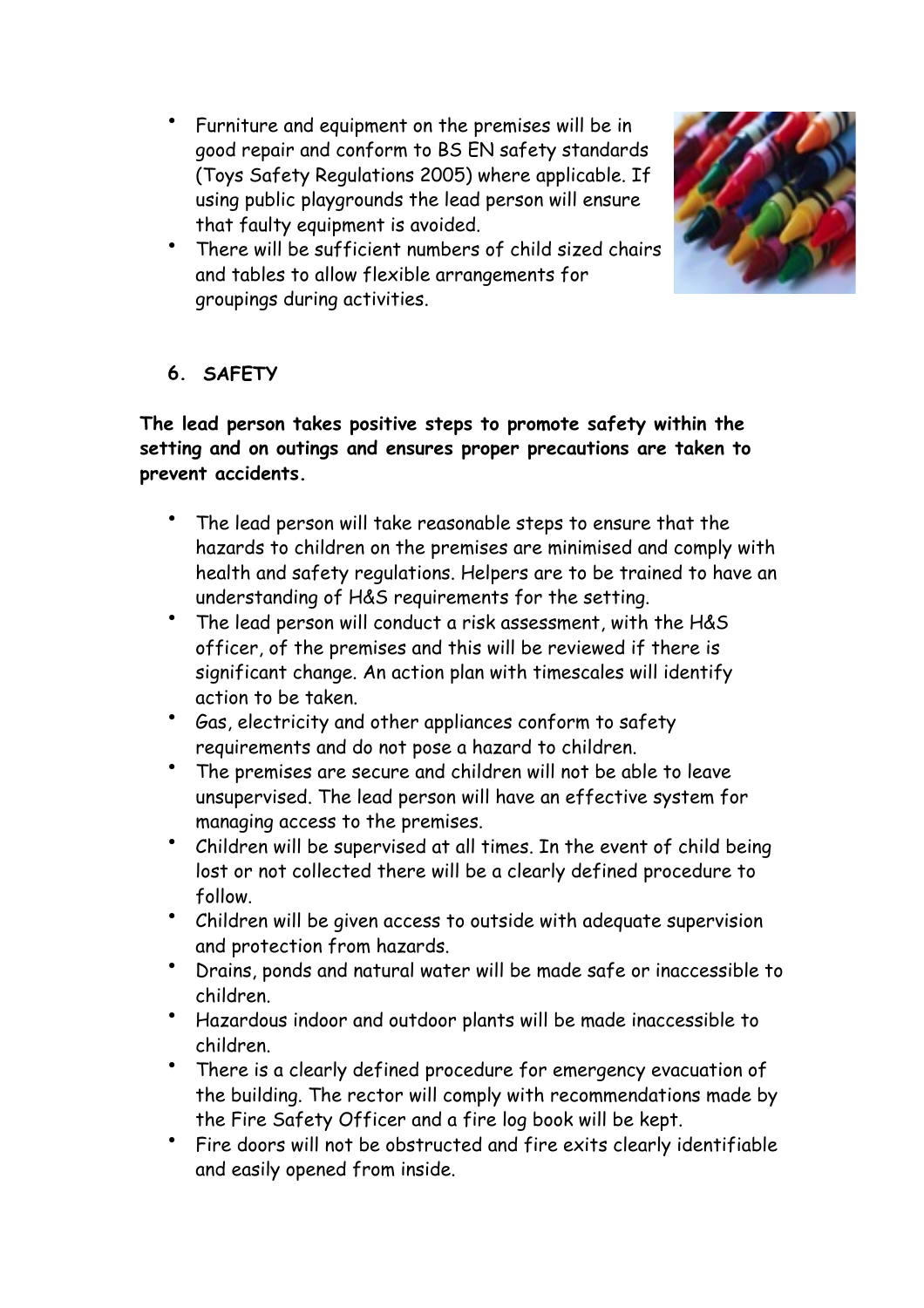- Adequate fire detection and control equipment are readily available.
- There will operational procedures for the safe conduct of any outings. Records will detail transport arrangements and insurance cover.
- There is public liability insurance for the provision.
- **7. HEALTH**

**The lead person promotes the good health of children and takes positive steps to prevent the spread of infection and appropriate measures when they are ill.** 

- The premises and equipment are clean.
- The lead person will ensure that helpers are informed and aware of the importance of good hygiene practice.
- Children will be encouraged to learn about personal hygiene.
- Sand will be clean only play sand will be used.
- Medicine will not be administered by helpers except for asthma inhalers which will be clearly labelled with the child's name.
- Written permission will be obtained for use of inhalers and a record kept of administration.
- The policy will be reviewed in the event of a child requiring specific life saving medicine e.g. epipen.
- There is a First Aid box on the premises and the contents checked frequently. This will be kept out of the reach of children.
- At least 1 adult in the setting will be emergency first aid trained for children.
- Written permission will be sought for the administration of emergency first aid.
- A record will be maintained of any accidents.
- There will be a policy for the exclusion of sick children which is shared with parents. This will include procedures for contacting parents if a child becomes ill during the session.



There is a No Smoking Policy.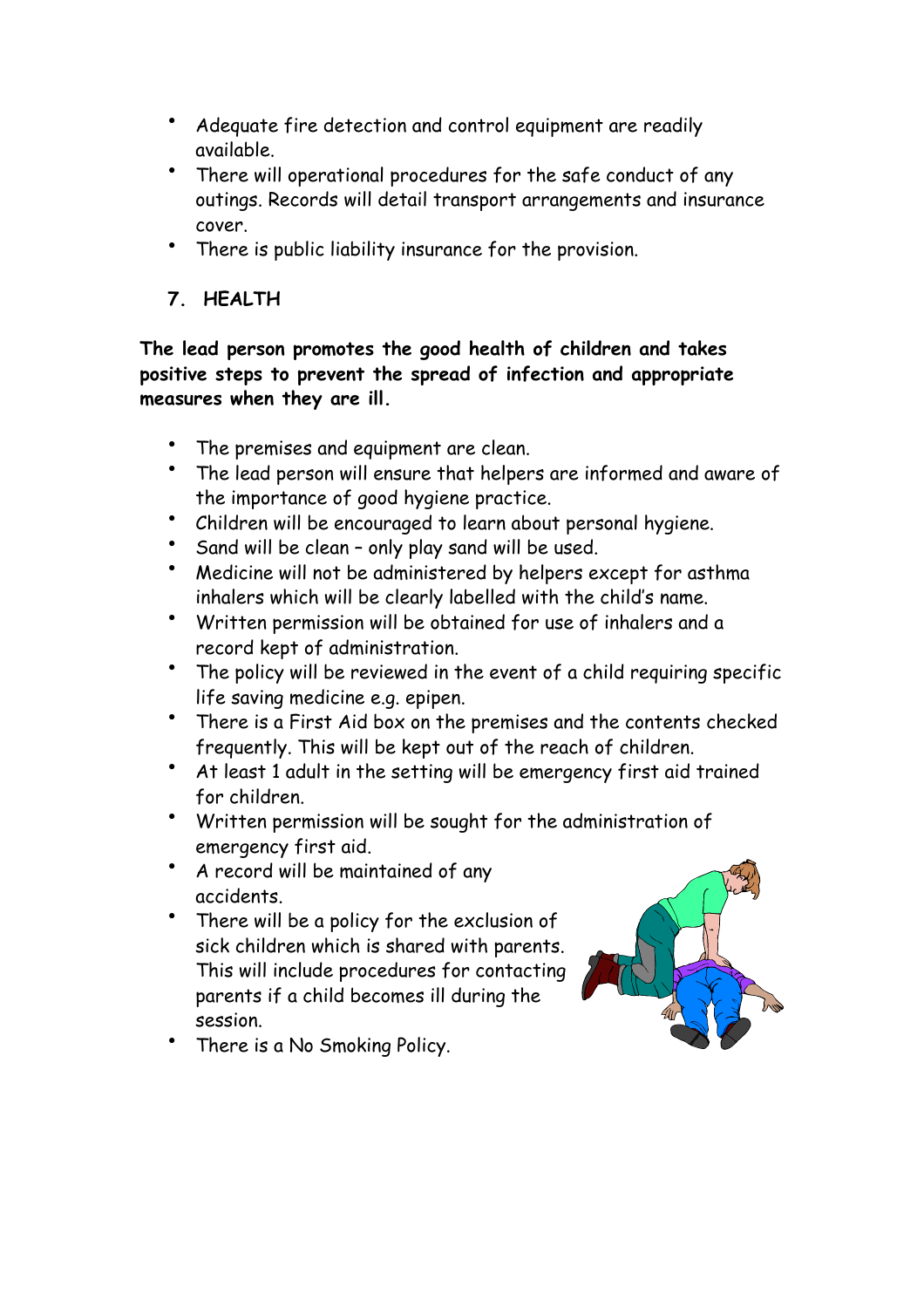## **8. FOOD AND DRINK**

**Children are provided with regular drinks and food in adequate quantities for their needs. Food and drink is properly prepared, nutritious and complies with dietary and religious requirements.** 

- Fresh drinking water will be available at all times.
- If snacks and drinks are to be provided the lead person will request information about special dietary requirements or food allergies a child may have. Where these exist the lead person will make a record of the information and ensure all adults are aware.

## **9. EQUAL OPPORTUNITIES**

## **The lead person and helpers will actively promote equality of opportunity and inclusion for all**

- The lead person has an equal opportunities policy which is consistent with current legislation. All understand and implement this policy**.**
- All children and adults are treated equally. Equal access to training, admission and resources will be promoted.
- Parents will be encouraged to share appropriate information regarding their child.

#### **10. SPECIAL NEEDS**

**The lead person is aware that some children may have special needs and is proactive in ensuring that appropriate action can be taken when such a child is identified in the provision. Steps are taken to promote the welfare and development of the child within the setting in partnership with the parents.** 

- The lead person has regard to the Code of Practice (2001) for the identification of special educational needs.
- The setting will have a written statement about special needs which is consistent with current legislation and guidance.
- Children with special needs will be welcomed and appropriate care given.
- The physical environment is suitable for children with special needs.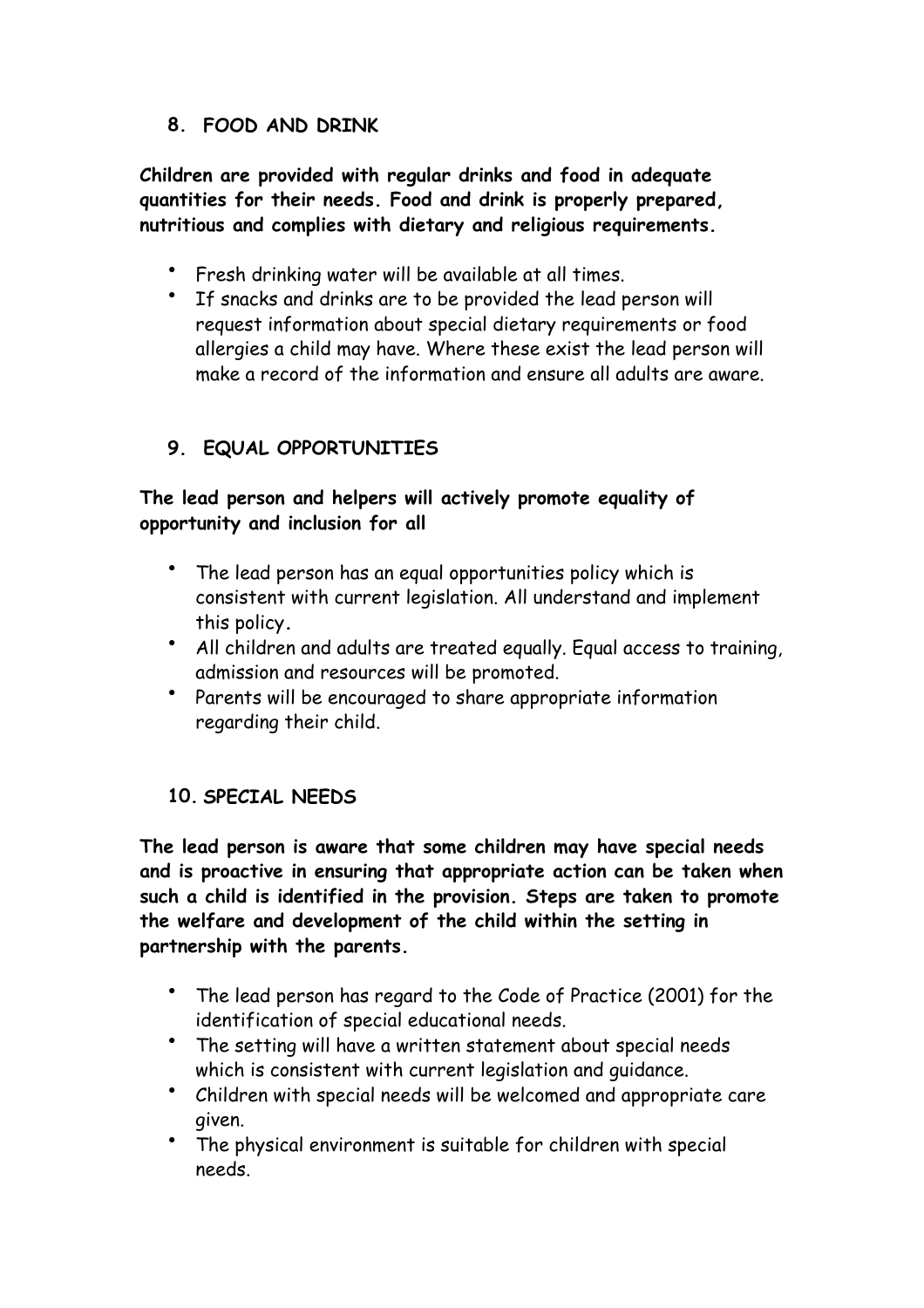- Children with special needs will have access to all facilities, activities and play opportunities in order to promote their welfare and development.
- The lead person will consult with parents about any specific care required.

# **11. BEHAVIOUR**

**Adults caring for children in the setting are able to manage a wide range of children's behaviour in a way which promotes their welfare and development.** 

- The lead person will produce a statement on behaviour management, including anti – bullying, which will be fully understood by children, parents and helpers.
- The lead person will create an environment that encourages good behaviour.
- Adult handling of behaviour will be consistent and appropriate.<br>• Dhurical nunichments or threats of them. will not be used.
- Physical punishments, or threats of them, will not be used.
- Adults will not use any form of physical intervention, except that outlined in the restraint policy, and only then by adults who have undertaken restraint training. All incidents will be recorded and parents informed.

# **12. WORKING IN PARTNERSHIP**

**The lead person and helpers work with parents to meet the needs of the children. Information is shared.** 

- Basic written information about the setting is distributed e.g. times, helpers, routines
- Details of policies and procedures will be made available to parents
- A complaints procedure will be available to parents
- Information about activities will be shared.
- Helpers will be given full information and guidance on their roles and responsibilities
- There will be a system in place for the sharing of information. Parents' views will be respected and concerns will be addressed promptly.
- Adults will be aware of the need for confidentiality.
- Children's worked will be shared with parents and adults in church.
- Children will only be released to individuals named by parents.